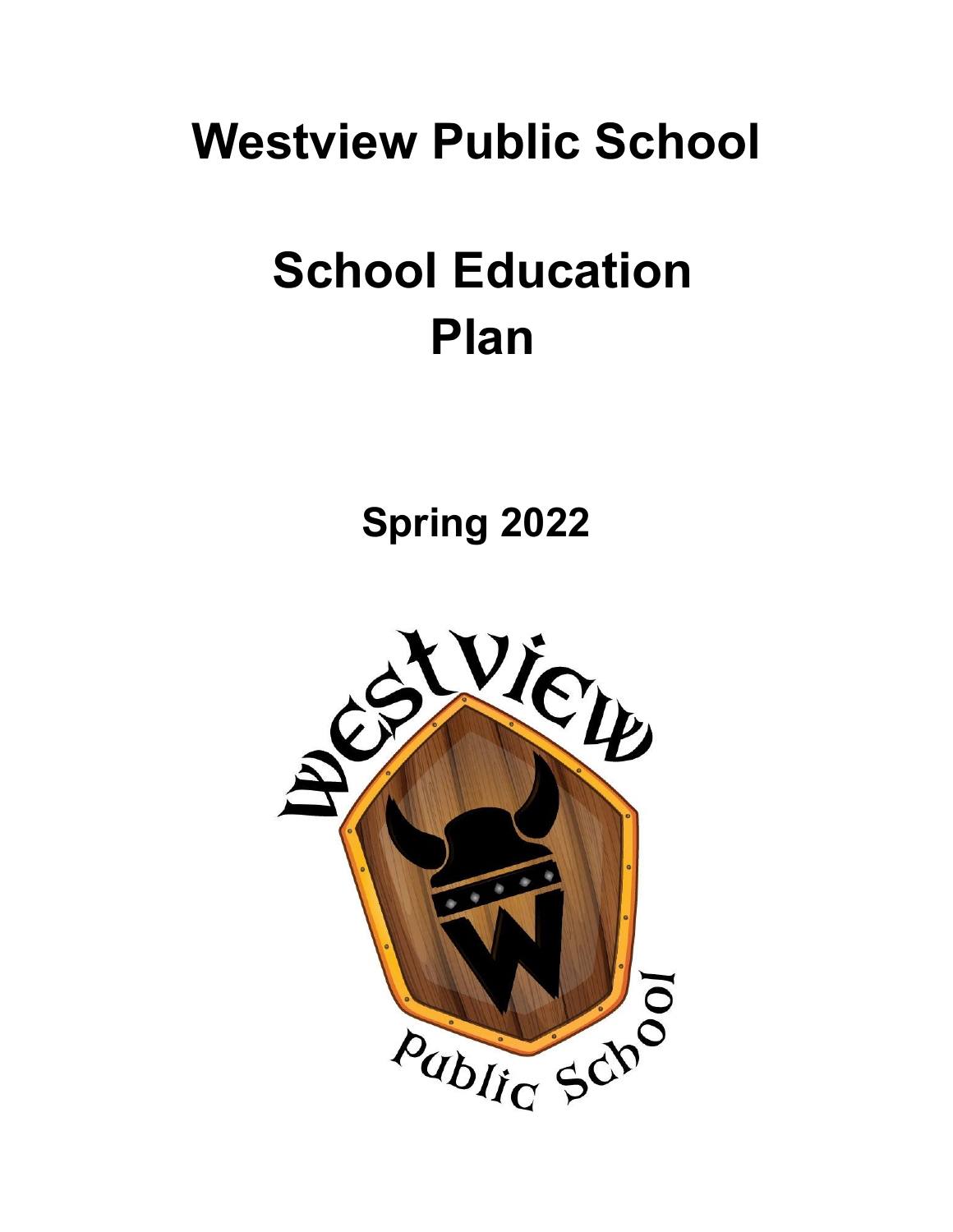#### **School Context**

Westview School is an ECDP to grade 6 school in the Thickwood area of the city. Many parents of students currently enrolled at the school attended the school. Parents are highly supportive of the school, and prior to Covid, would volunteer frequently. The Parent Advisory Council has actually grown in number since Covid, due largely to switching to online meetings; usually 15 parents are in attendance. Staff turnover at the school has been quite low the past few years and the staff functions well as a team to meet the needs of students.

Current enrollment at Westview is 298, which is the highest it has been in many years. Last year enrollment was 264, which was a slight drop from the previous year, but still encouraging that the vast majority of our families kept their children enrolled at the school during Covid. Growth is especially high in ECDP, which is a positive indicator of continued growth. Approximately 35% of students reside outside the school catchment area, which speaks to the strong reputation of the school.

#### **Staffing- 2021/2022**

13 ATA 10 CUPE

Westview has been a Leader in Me School for many years. One of the major benefits of the program has been a highly involved student leadership system at the school. Parent Council has also been active and supportive, and has seen increased membership and attendance at meetings over the past 2 years. The parent fundraising group, WSPA, has ensured that academic and extra curricular resources are available for staff and students when requested. Westview has maintained strong partnerships with the Center of Hope, SPCA & the Salvation Army and Westwood School over the years.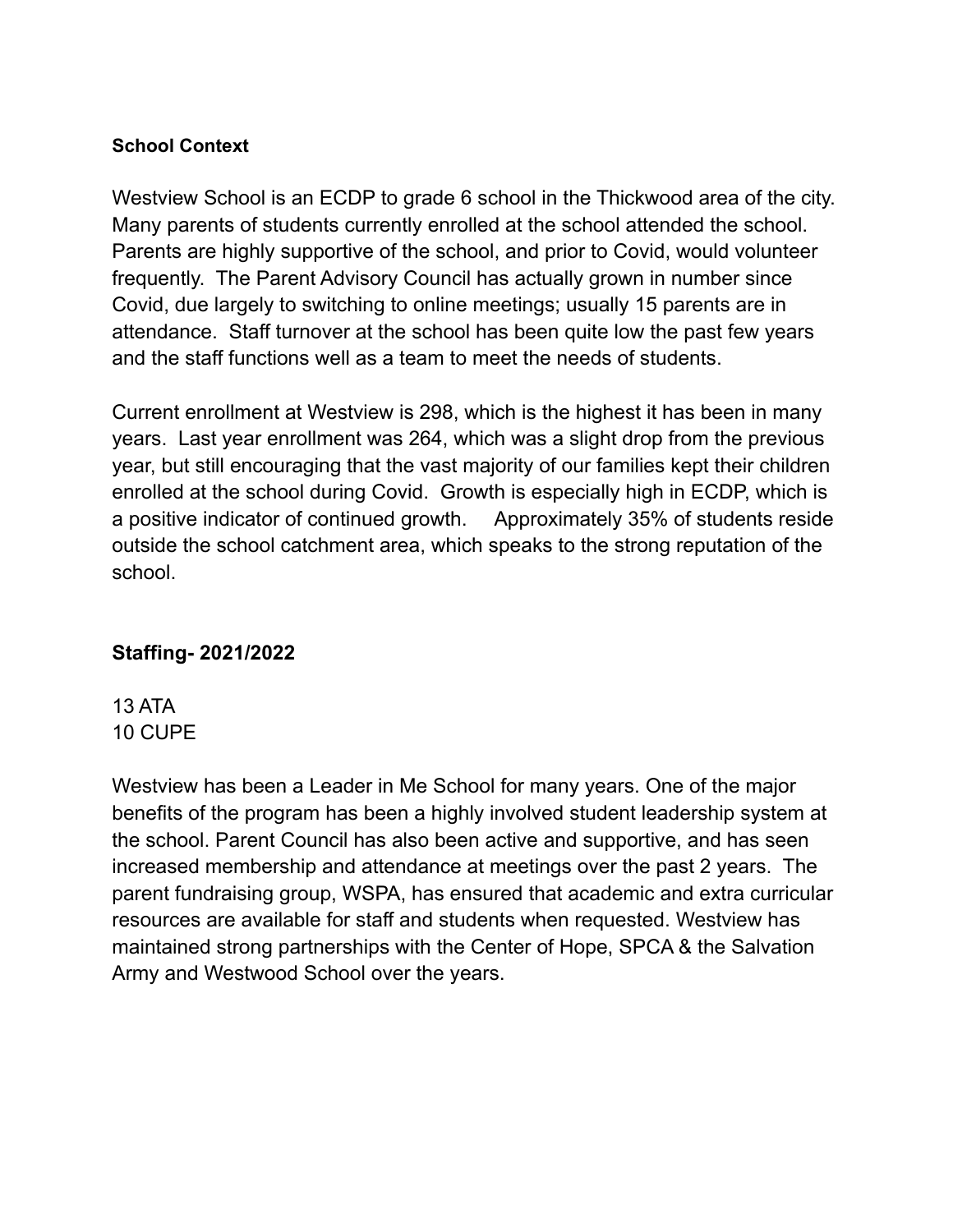

**Westview Public School**

**SCHOOL ASSURANCE FRAMEWORK** *Doing What's Best for Kids*



### **OUR GOALS**

- 1. High-Quality Learning Opportunities for All
- 2. Excellence in Student Learning Outcomes
- 3. Supporting First Nations, Métis and Inuit Students
- 4. Highly Responsive and Responsible Jurisdiction

## CURRENT STATE (EVIDENCE)

#### **STRENGTHS**

School student population continues to grow. Approximately 35% of students reside outside of our catchment area. Active and supportive parent council. Strong bond and connection between students, parents and staff creating a very "welcoming family" environment.

#### **AREAS FOR GROWTH**

Literacy- At our school we are seeing an increased number of students across all grade levels that are significantly below the division's expected range for whole word recognition, decoding skills, fluency and comprehension skills.

Additional Goal- Mental well being continues to be a focus of student and staff development moving forward. We recognize that strengthening our ability to manage stressors, in various environments, will lead to increased positive connections and rewarding experiences.

## LOCAL CONTEXT

Dedicated ATA and CUPE staff. Strong Leader in Me program, and a focus on fostering student leadership opportunities and input.

## STRATEGIES FOR MOVING FORWARD

- 1. PROFESSIONAL LEARNING FRIDAYS- FMPSD has a division-based literacy coordinator and has offered professional development in literacy instruction. Collaborative Response & Mental Health will also be an area of focus.
- 2. PHYSICAL RESOURCES- The school is well supplied with curricular and extra-curricular resources, largely due to parental support.
- 3. HUMAN RESOURCES- Continue to recruit and hire dedicated and experienced staff that demonstrate a strong commitment to connecting with and learning about each child and their potential.
- 4. BUDGET -Majority will be utilized for teacher and support staffing. The school's parent fundraising arm will continue to support the school as possible.

## INDICATORS OF SUCCESS

#### **SHORT TERM**

School wide data collection spreadsheet and division Clevr data entry. Classroom engagement and increased partnership between home and school.Teachers will have a class designated Calm Area. Designated time after morning recess for Refocusing from Recess (to a state of Optimal learning)

#### **MOVING TO - DESIRED STATE**

Students that are highly literate & engaged healthy learners.



## **ASSURANCE CYCLE**

- 1. Explore Analyze and Interpret
- 2. Develop Identification of Problem, Strategy and Plan
- 3. Take Action Implement and Adjust
- 4. Evaluate Impact on Outcomes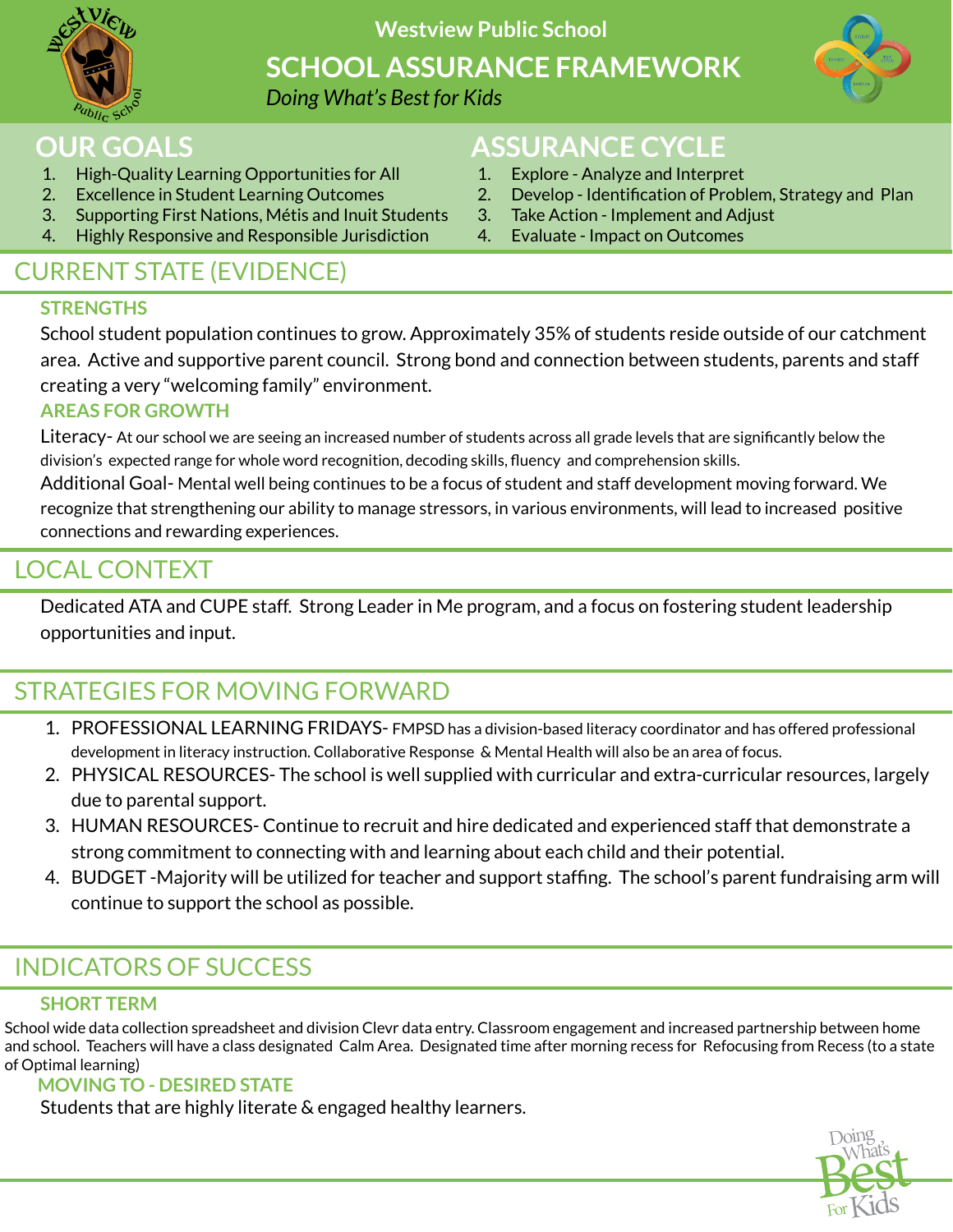

## FORT MCMURRAY PUBLIC SCHOOL DIVISION **GOAL PLANNING** Doing What's Best for Kids



**GROWTH AREA:** *LITERACY–* At our school we are seeing an increased number of students across grades that are significantly below the division's expected range for whole word recognition, decoding skills, fluency and comprehension skills. FMPSD has a division-based literacy coordinator and has offered professional development in literacy instruction.

**ACTION FOR IMPROVEMENT:** *LITERACY*- Staff will engage during PLF time following the Collaborative Response Model to share evidence of screening, progress monitoring and tiered instruction targeting specific needs of students. Evidence will be used to guide instructional practices and future professional learning focus.

| <b>Moving From</b><br>Current State                                                                                                                                                                | <b>Evidence in</b><br>support of<br>claim (baseline<br>data)                                                                                                              | What does the<br>evidence tell you<br>about the current<br>state of student<br>learning?                                                                                                                                                                                                                                                                         | What does the<br>evidence tell<br>you about<br>current<br>teaching<br>practices?                                                                                   | <b>Strategies for</b><br>improvement<br>How?                                                                                                                                                                                                                                                       | <b>Short term</b><br><b>SUCCESS</b><br>indicators<br>(October)<br>Evidence of<br><i>Improvement</i>                                                                          | <b>Moving To</b><br>(June)<br><b>Desired State</b><br>"Audacious" 1-year<br>goal                                                                                                                           |
|----------------------------------------------------------------------------------------------------------------------------------------------------------------------------------------------------|---------------------------------------------------------------------------------------------------------------------------------------------------------------------------|------------------------------------------------------------------------------------------------------------------------------------------------------------------------------------------------------------------------------------------------------------------------------------------------------------------------------------------------------------------|--------------------------------------------------------------------------------------------------------------------------------------------------------------------|----------------------------------------------------------------------------------------------------------------------------------------------------------------------------------------------------------------------------------------------------------------------------------------------------|------------------------------------------------------------------------------------------------------------------------------------------------------------------------------|------------------------------------------------------------------------------------------------------------------------------------------------------------------------------------------------------------|
| There is an increased<br>number of students<br>in all grades that are<br>at risk or below<br>grade level in whole<br>word recognition,<br>decoding skills,<br>fluency and<br>comprehension skills. | Running Record,<br>Words Their Way<br>Inventory data<br>collection 3 times<br>per year. LENs<br>and CC3 for<br>screening and<br>progress<br>monitoring for<br>grades K-3. | 41% of students in<br>grades 2-3 are at risk<br>or significantly below<br>grade level in word<br>recognition and<br>decoding skills in<br>2021/22 (Denise<br>McKinley LENs/CC3<br>analysis).<br>22% of students in<br>grades 2-3 are below<br>grade level in word<br>recognition and<br>decoding skills in<br>2021/22 (Denise<br>McKinley LENs/CC3<br>analysis). | Current practices<br>tell us that we<br>need a more<br>focused, tiered<br>support system in<br>place based on<br>evidence with<br>opportunities to<br>collaborate. | Increase the number of<br>tier 1 and 2<br>interventions being<br>provided to those<br>students at risk or<br>significantly below<br>grade level.<br><b>Professional Learning</b><br>opportunities for<br>research based literacy<br>instruction focused on<br>foundational elements<br>of reading. | School wide data<br>collection<br>spreadsheet and<br>division Clevr data<br>entry.<br>Classroom<br>engagement and<br>increased<br>partnership<br>between home<br>and school. | Increase the<br>percentage of<br>students making<br>significant progress in<br>their specific area of<br>need.<br>More focused<br>instruction on<br>foundational literacy<br>skills in the early<br>years. |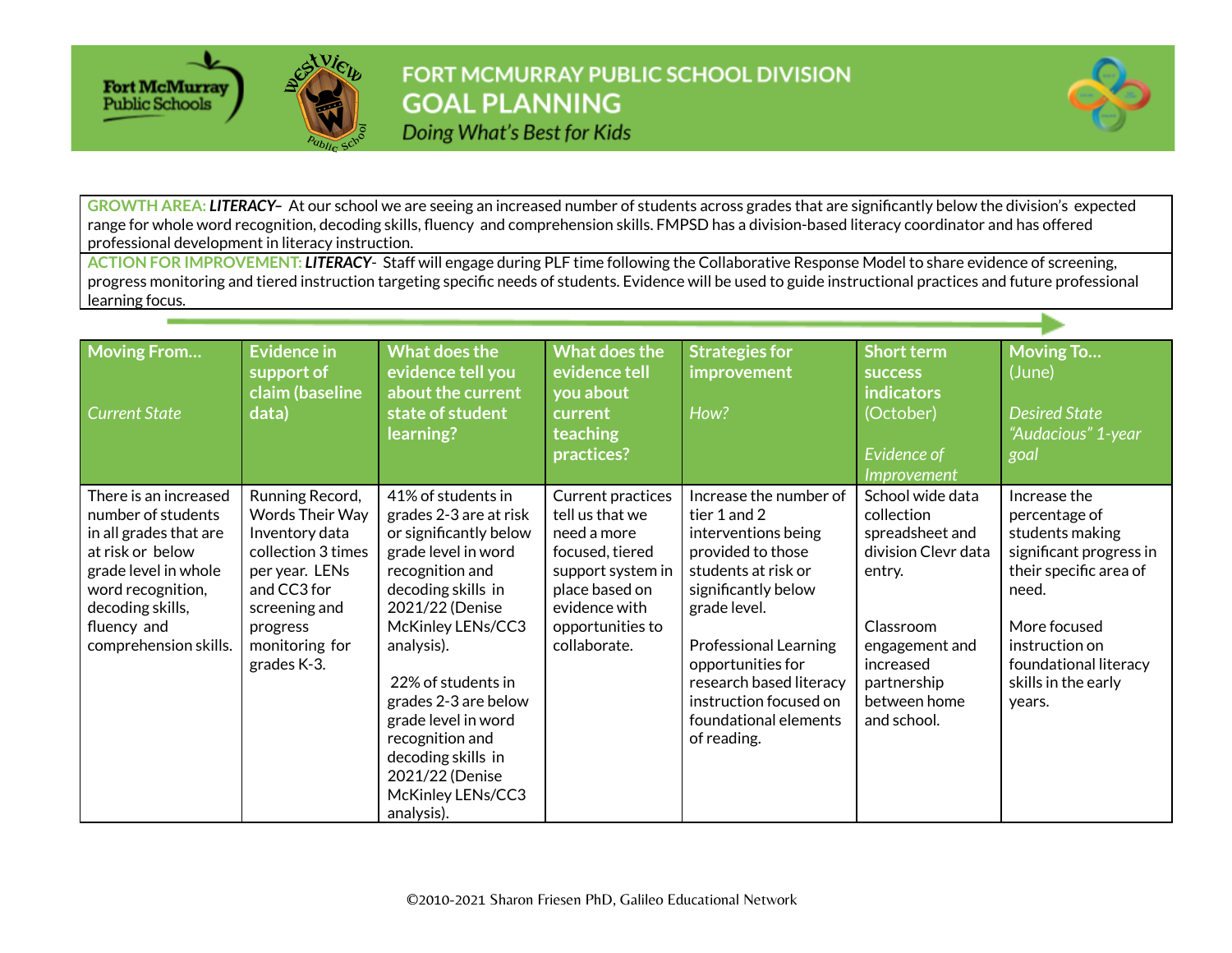

FORT MCMURRAY PUBLIC SCHOOL DIVISION **GOAL PLANNING** 





|  | 37% of students in<br>grades 2-3 are at<br>grade level in word<br>recognition and<br>decoding skills in<br>2021/22 (Denise<br>McKinley LENs/CC3<br>analysis). |  |  |  |  |
|--|---------------------------------------------------------------------------------------------------------------------------------------------------------------|--|--|--|--|
|--|---------------------------------------------------------------------------------------------------------------------------------------------------------------|--|--|--|--|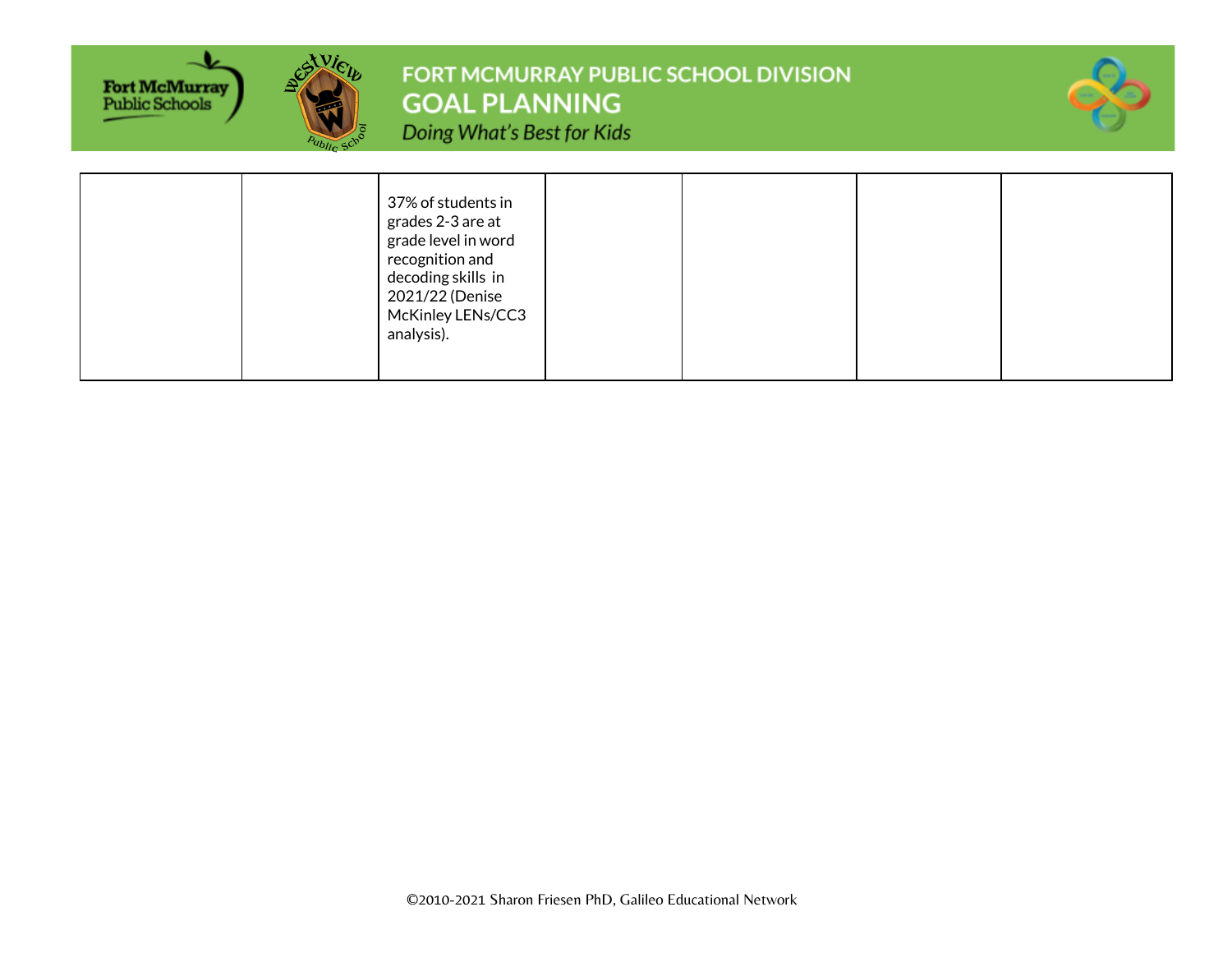

FORT MCMURRAY PUBLIC SCHOOL DIVISION **GOAL PLANNING** Doing What's Best for Kids



GROWTH AREA: Mental well being continues to be a focus of student and staff development moving forward. We recognize that strengthening our ability *to manage stressors, in various environments, will lead to increased positive connections and rewarding experiences.* ACTION FOR IMPROVEMENT: With a greater awareness and understanding of how Mental Well-being impacts daily life, Westview Staff will continue to

collaborate and develop purposeful resources to build classroom capacity for recognizing and managing students well being as well as self-care.

| <b>Moving From</b><br><b>Current State</b>                                                               | <b>Evidence in support</b><br>of claim (baseline<br>data)                                                                                                                                                                                                                                                                                                                                            | <b>What does the</b><br>evidence tell<br>you about the<br>current state<br>of student<br>learning?                              | What does the<br>evidence tell<br>you about<br>current<br>teaching<br>practices?                                                                                                                            | <b>Strategies for</b><br>improvement<br>How?                                                                                    | <b>Short term</b><br><b>SUCCESS</b><br><b>indicators</b><br>(October)<br>Evidence of<br><b>Improvement</b>                                                                                                                                                                         | <b>Moving To</b><br>(June)<br><b>Desired State</b><br>"Audacious" 1-year goal                                                           |
|----------------------------------------------------------------------------------------------------------|------------------------------------------------------------------------------------------------------------------------------------------------------------------------------------------------------------------------------------------------------------------------------------------------------------------------------------------------------------------------------------------------------|---------------------------------------------------------------------------------------------------------------------------------|-------------------------------------------------------------------------------------------------------------------------------------------------------------------------------------------------------------|---------------------------------------------------------------------------------------------------------------------------------|------------------------------------------------------------------------------------------------------------------------------------------------------------------------------------------------------------------------------------------------------------------------------------|-----------------------------------------------------------------------------------------------------------------------------------------|
| Increased<br>awareness and<br>knowledge<br>through<br>collaboration and<br>book-study during<br>PLF time | <b>Areas to Develop:</b><br>-Importance of Self~17%<br>-Positive Connections~18%<br>-Anxiety~24%<br>-Emotional Regulation<br>$~29\%$<br>Our School Survey<br>Anxiety<br>2022 March - 28%<br>2021 November 41%<br><b>Positive Relations</b><br>2022 March 79%<br>2021 November 72%<br><b>Feeling of Safety</b><br>2022 March 71%<br>2021 November 64%<br><b>Positive Behaviours</b><br>2022 March 89% | Students are<br>struggling to<br>manage<br>emotional<br>events in a<br>healthy way,<br>whether it be at<br>school or at<br>home | With a team<br>approach (staff &<br>parents) we can<br>build capacity to<br>support students'<br>understanding of<br>their emotions<br>and teach them<br>strategies that<br>they can access<br>when needed. | <b>Explicit Teaching of</b><br>Emotions and<br>coping strategies to<br>manage emotions<br>according to degree<br>and longevity. | August-October<br>2022<br>-Teachers will have<br>a class designated<br>Calm Area<br>-Designated time<br>after morning<br>recess for<br>Refocusing from<br>Recess (to a state of<br>Optimal learning)<br>- a class Calm Box<br>with tools for<br>self-regulation<br>-Staff Zen Room | -Monthly Health &<br>Wellbeing Newsletter with<br>strategies, tips and Links<br>offering Wellness<br>choices/activities for<br>support) |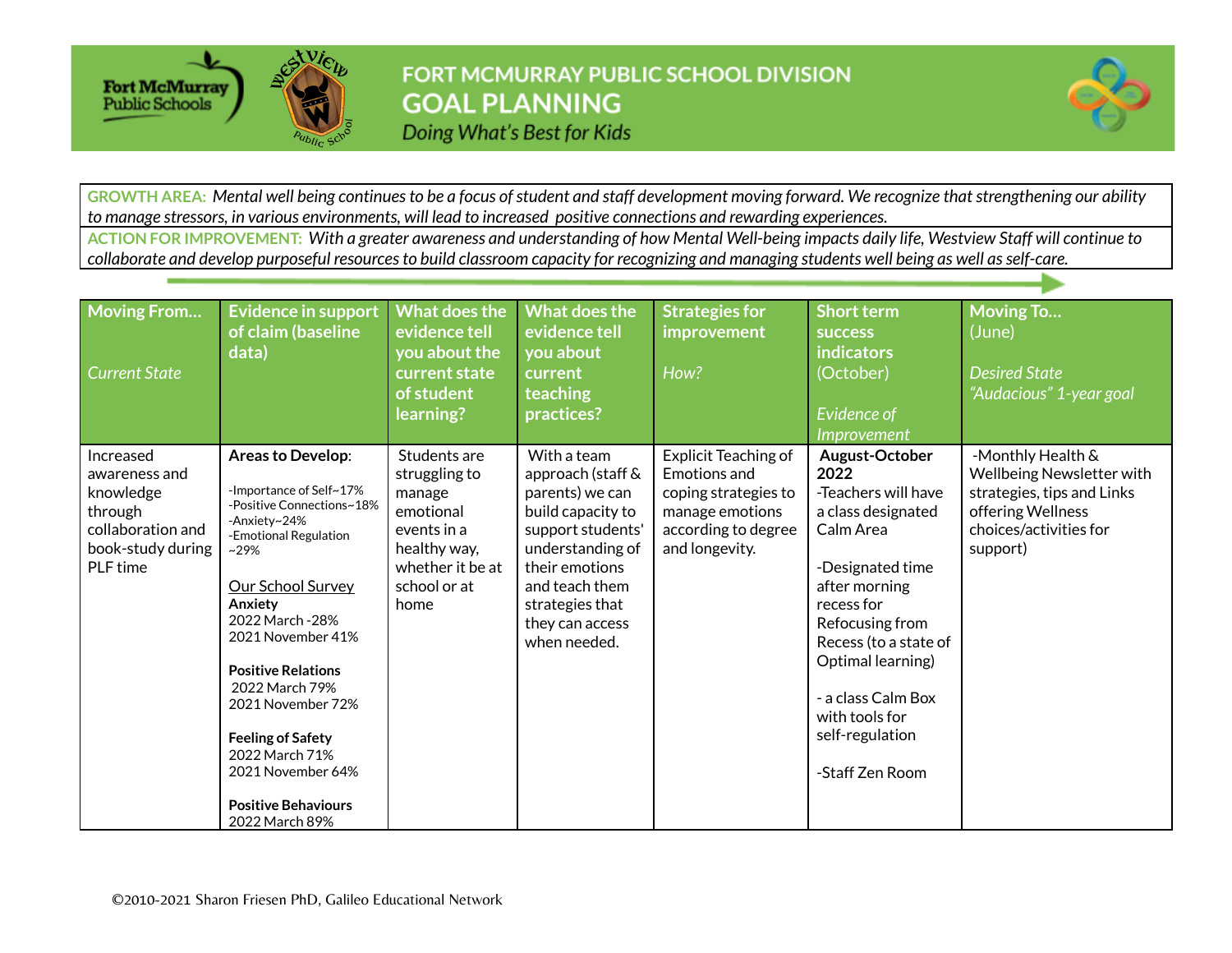

## FORT MCMURRAY PUBLIC SCHOOL DIVISION **GOAL PLANNING** Doing What's Best for Kids



| 2021 November 93%                                                |  |  |  |
|------------------------------------------------------------------|--|--|--|
| <b>Sense of Belonging</b><br>2022 March 73%<br>2021 November 66% |  |  |  |
|                                                                  |  |  |  |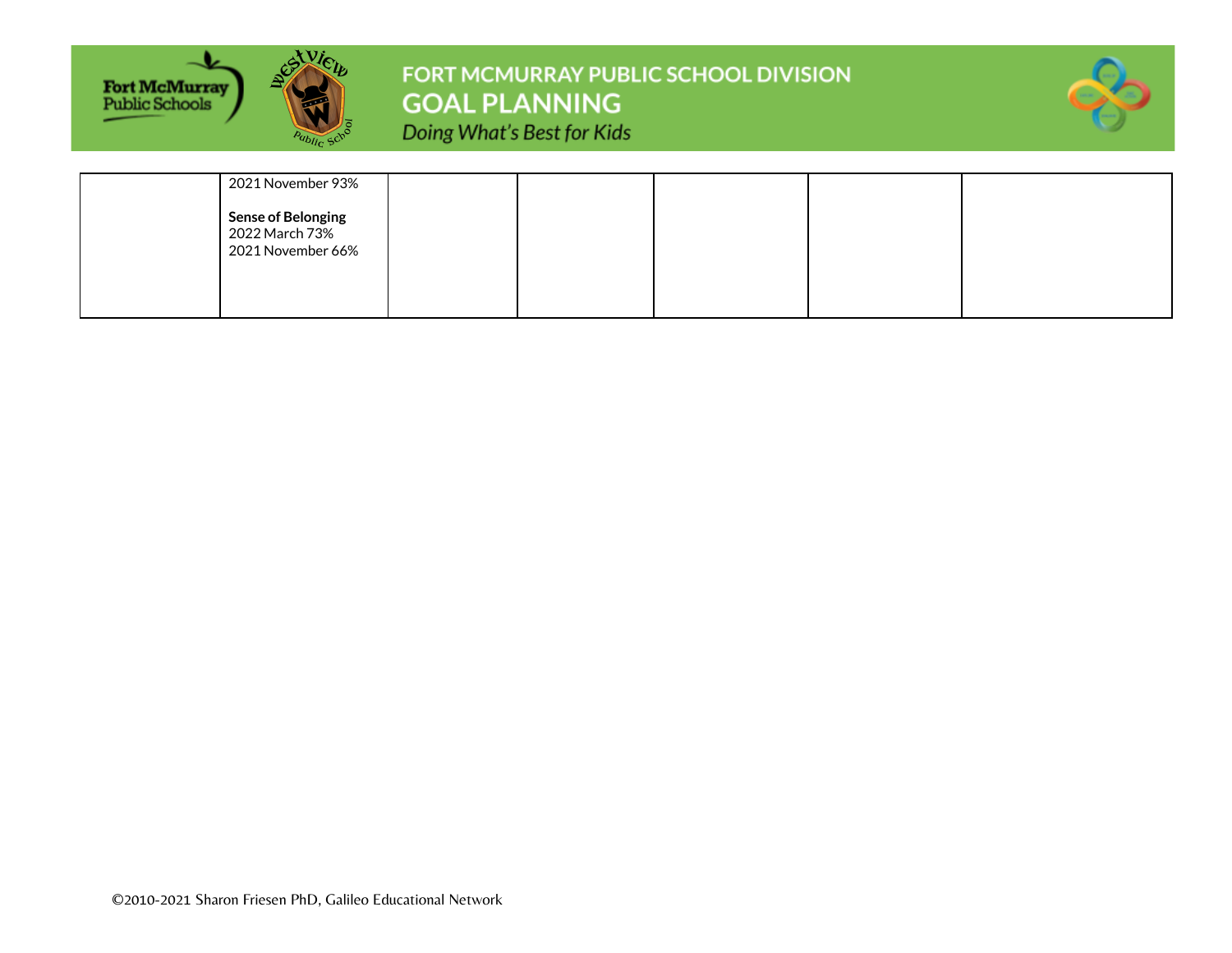

## **Westview Public School**

**Narrative of Education Plan**

### **What did the data tell us about our Student and Staff needs?**

- Student reading levels are an area that requires continued focus, however we are seeing improvements. When we have support, such as the literacy interventionist and small reading groups (LLI, FlyLeaf decodables), students are more successful in developing skills to support reading success. We are continuing to build teacher capacity through collaboration with district literacy coach, targeted resources, collaborative conversations between teachers (CRM), and collaboration and communication with our families in home reading programs.
- Student writing skills are also an area of continued focus. Writing is another way of communicating student ideas. Students are struggling to find appropriate vocabulary and lack organization of thought when structuring their writing. With teachers purposefully implementing opportunities to build their writing stamina, use appropriate tone, focus on the audience of the written work, and the writing process (brainstorming, drafting, editing, and final publishing).
- Numeracy skills continue to be an area of focus, including building fundamental knowledge, number sense, problem solving, mathematical vocabulary, and developing student confidence and independence.
- Classes have a wide range of student capabilities that requires differentiation in breadth, depth, and curriculum.
- Mental Health continues to be an area needing focus for Staff, Students and school families.
- Resumed SOS -Some Other Solutions mentorship program
- Student Leadership through the Leader in me program continues to be an area of strength within our school.
- Resumed in person assemblies and in-person special guest presentations
- CRM meetings have allowed for greater collaboration throughout divisions for students needing connections and interventions.
- Social Media continues to be an asset in school communication. Families continue to engage best with our School Facebook.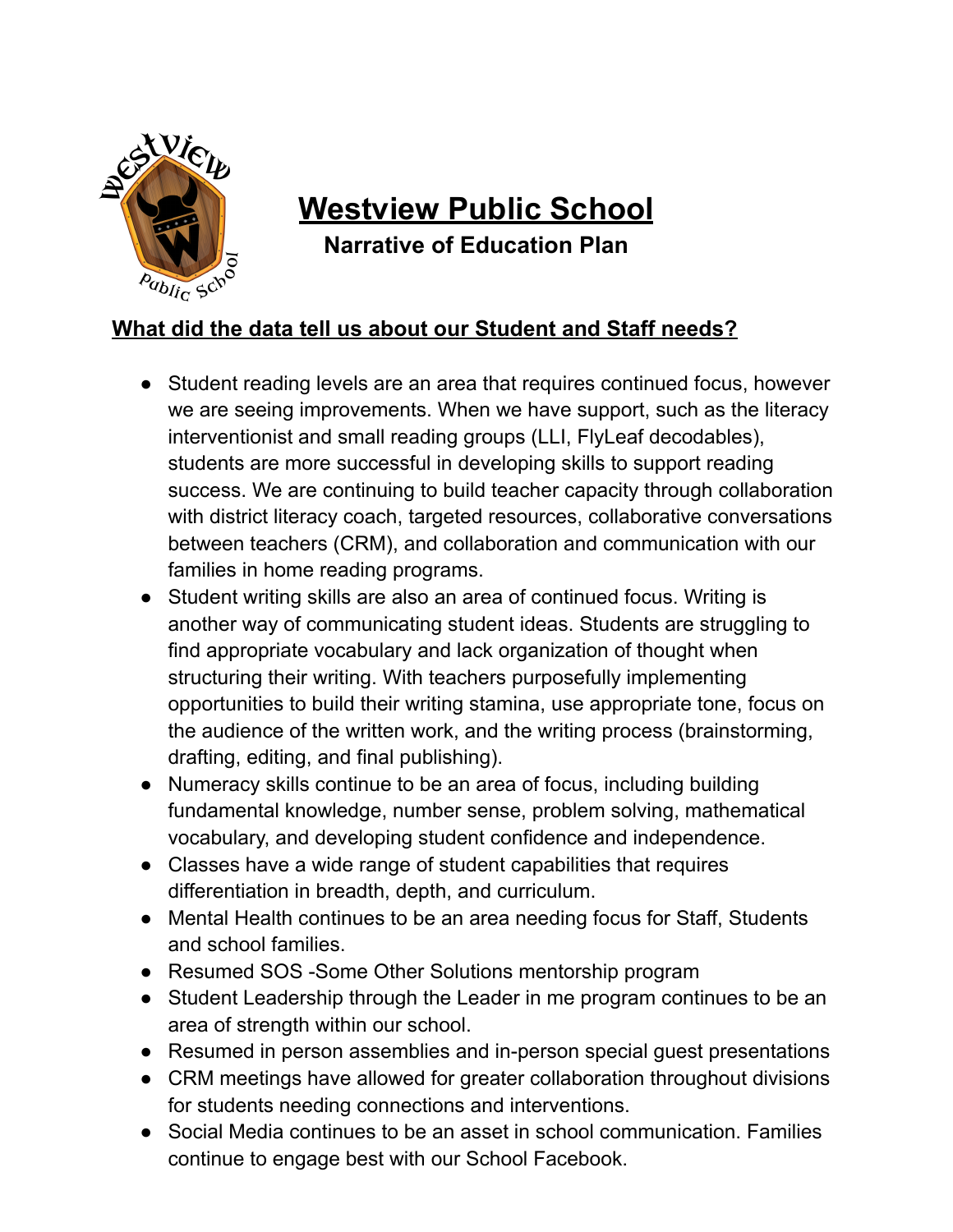#### **FNMI Achievement**

We continue to work with Indigenous leaders and elders to engage parents and families to support student success through partnerships with schools, and by developing culturally relevant programs, resources and student supports. Staff continue to strengthen their understanding of First Nations, Metis and Inuit foundational knowledge through Professional Development activities and resources made available to the school through the Division. We honored Truth and Reconciliation Day with a focus on classroom instruction and art installations. Students have had the opportunity to experience Indigenous Culture through hands-on activities and teachings from our Indigenous Liaison. Our school continues to have a strong focus on reconciliation and the inclusion of Indigenous knowledge and teachings in our instruction.

Within our school population, 17% of the population has identified as being part of the First Nations, Métis, and Inuit population.

FNMI Students: Reading Assessment

- Above Grade Level: 20%
- At Grade Level: 12%
- Approaching Reading Level: 36%
- Below Reading Level: 32%

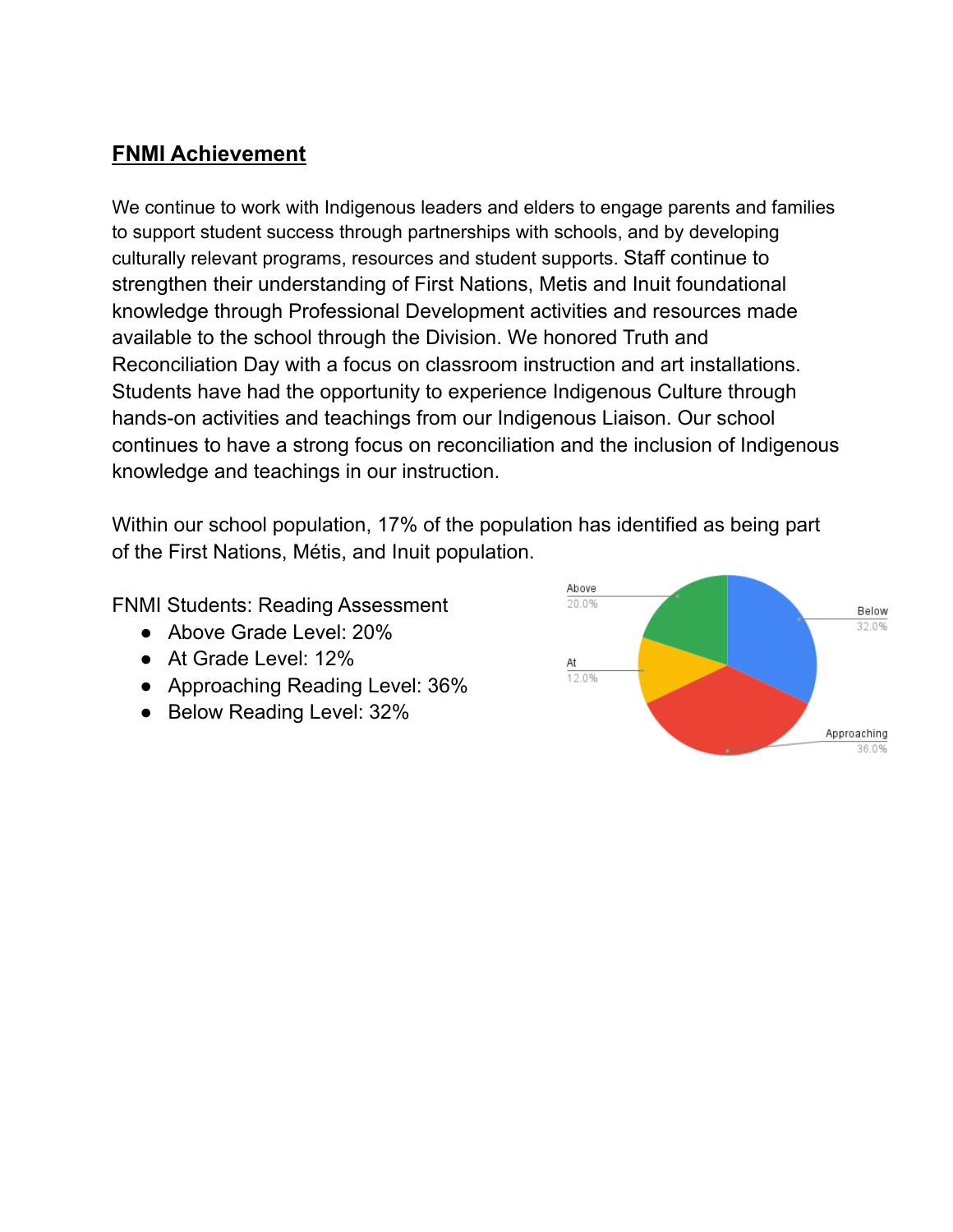#### **English Language Learners Data**

- We are using LENS, CC3 and Fountas and Pinnell Benchmarking data to collect data
- ELL students are supported by classroom teachers with the use of anchor charts, teaching background vocabulary/concepts, conversations and verbal feedback
- Utilized literacy interventionist to support school literacy initiatives

Within our school population, 7% of the population has identified as an English Language Learner.

English Language Learners: Reading Assessment

- Above Grade Level: 15%
- At Grade Level: 30%
- Approaching Reading Level: 25%
- Below Reading Level: 30%

#### **Reading Records & Assessments**



Westview School staff collect and enter running record data into CLEVR 3 times per year. This data is used to track growth, and to determine instructional needs. Fountas and Pinnell Benchmarking Kits can be found in the school library office. We track literacy data (reading levels, writing performance) with a Google Sheets document that targets 5 areas of writing and records reading assessments three times per year. This sheet generates a percentage of readers that are below, at or above grade level for each individual class.



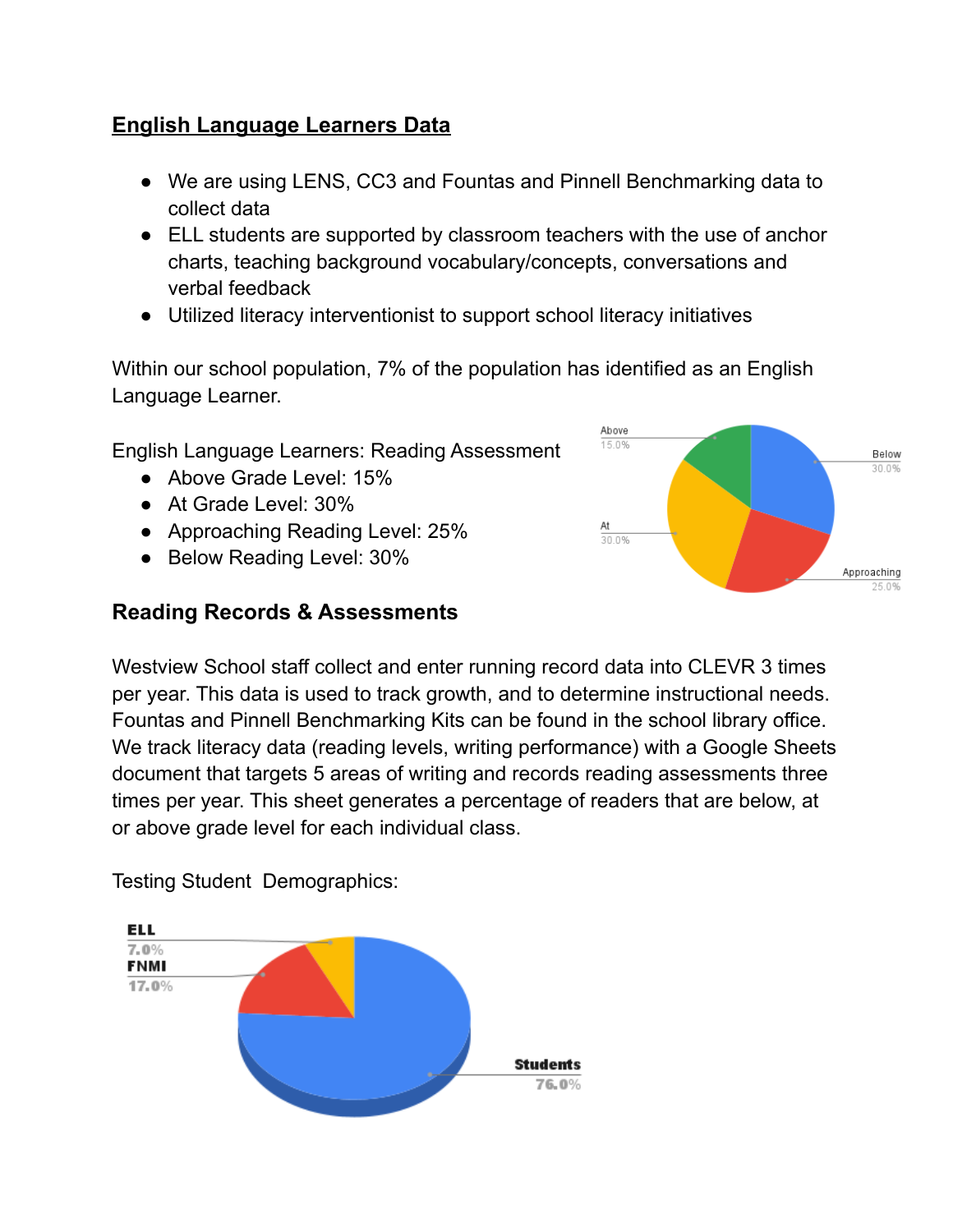Total Number of Students Assessed - Fountas & Pinnell: 203 Above Grade Level Reading Expectations: 24% (43 Students) At Reading Level:30% (63 Students) Approaching Reading Level: 16% (33 Students) Below Reading Level: 30% (62 Students) Students Demonstrating Improvement from Fall Assessment: 48% (97 Students)

> Below **Above**  $24.0%$  $30.0%$ At **Approaching**  $16.0%$  $30.0\%$

Spring Literacy Assessment: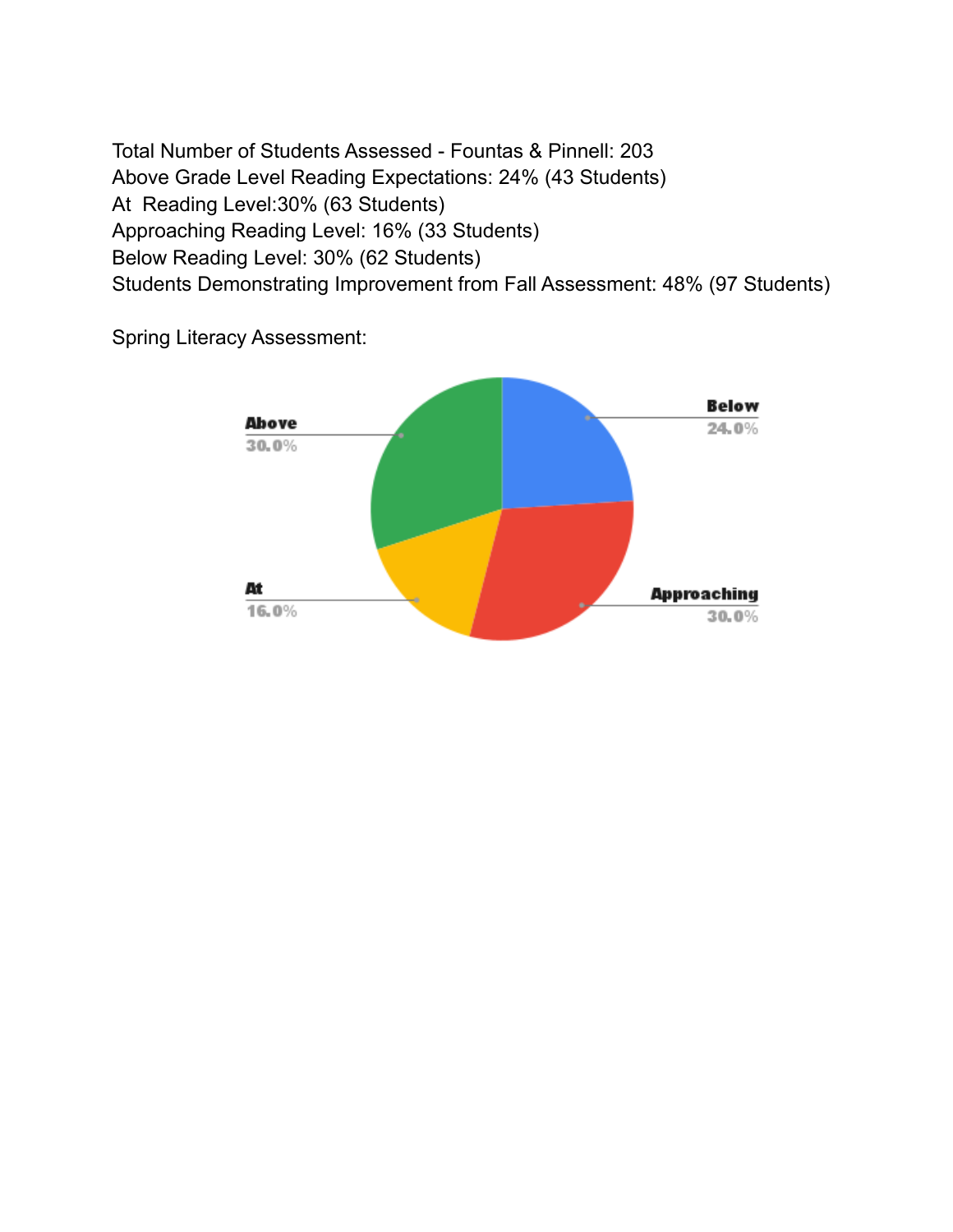Westview School (1848) Trend Reports